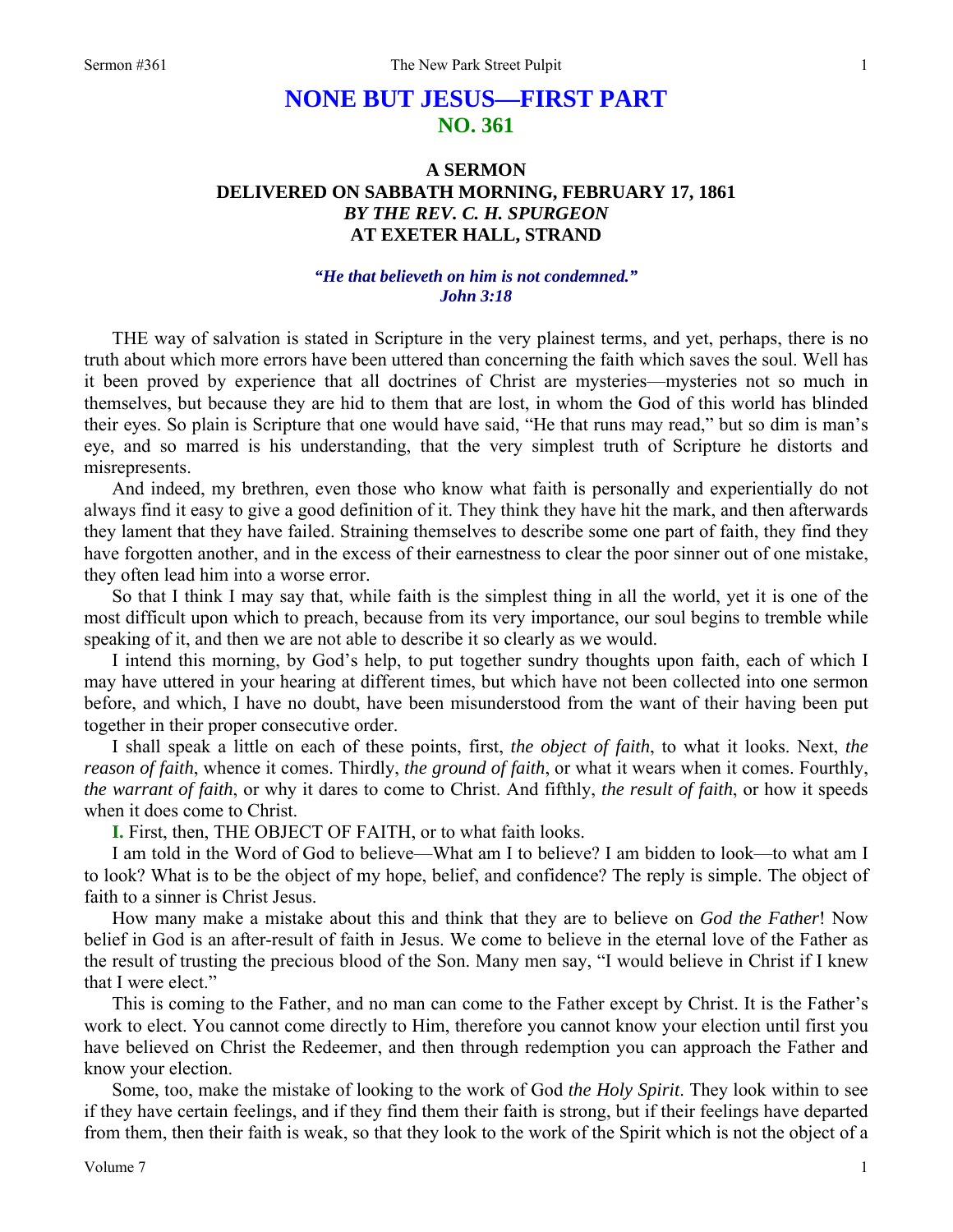sinner's faith. Both the Father and the Spirit must be trusted in order to complete redemption, but for the particular mercy of justification and pardon, the blood of the Mediator is the only plea.

*Christians* have to trust the Spirit after conversion, but the sinner's business, if he would be saved, is not with trusting the Spirit, nor with looking to the Spirit, but looking to Christ Jesus and to Him alone. I know your salvation depends on the whole Trinity, but yet the first and immediate object of a sinner's justifying faith is neither God the Father, nor God the Holy Ghost, but God the Son, incarnate in human flesh and offering atonement for sinners.

Have you the eye of faith? Then, soul, look you to *Christ as God*. If you would be saved, believe Him to be God over all, blessed forever. Bow before Him and accept Him as being "Very God of very God," for if you do not, you have no part in Him.

When you have thus believed, believe in Him as *man*. Believe the wondrous story of His incarnation, rely upon the testimony of the evangelists, who declare that the Infinite was robed in the infant, that the Eternal was concealed within the mortal. That He who was King of heaven became a servant of servants and the Son of man. Believe and admire the mystery of His incarnation, for unless you believe this, you cannot be saved thereby.

Then, specially, if you would be saved, let your faith behold Christ in His *perfect righteousness*. See Him keeping the law without blemish, obeying His Father without error, preserving His integrity without flaw. All this you are to consider as being done on your behalf. You could not keep the law—He kept it for you. You could not obey God perfectly—lo! His obedience stands in the stead of your obedience—by it, you are saved.

But take care that your faith mainly fixes itself upon Christ *as dying and as dead*. View the Lamb of God as dumb before His shearers, view Him as the man of sorrows and acquainted with grief. Go with Him to Gethsemane and behold Him sweating drops of blood. Mark, your faith has nothing to do with anything within yourself—the object of your faith is nothing within you, but a something without you.

Believe on Him, then, who on yonder tree with nailed hands and feet pours out His life for sinners. There is the object of your faith for justification—not in yourself, nor in anything which the Holy Spirit has done in you, or anything He has promised to do for you, but you are to look to Christ, and to Christ Jesus alone.

Then, let your faith behold Christ *rising from the dead*. See Him—He has borne the curse and now He receives the justification. He dies to pay the debt. He rises that He may nail the handwriting of that discharged debt to the cross. See Him ascending up on high, and behold Him this day pleading before the Father's throne. He is there pleading for His people, offering up today His authoritative petition for all who come to God by Him. And He, as God, as man, as living, as dying, as rising, and as reigning above—He, and He alone, is to be the object of your faith for the pardon of sin.

On nothing else must you trust. He is to be the only prop and pillar of your confidence, and all you add thereunto will be a wicked antichrist, a rebellion against the sovereignty of the Lord Jesus. But take care if your faith save you, that while you look to Christ in all these matters, you view Him as being a *substitute*. This doctrine of substitution is so essential to the whole plan of salvation that I must explain it here for the thousandth time.

God is just, He must punish sin. God is merciful, He wills to pardon those who believe in Jesus. How is this to be done? How can He be just and exact the penalty—merciful, and accept the sinner? He does it thus—He takes the sins of His people, and actually lifts them up from off His people to Christ, so that they stand as innocent as though they had never sinned, and Christ is looked upon by God as though He had been all the sinners in the world rolled into one. The sin of His people was taken from their persons, and really and actually, not typically and metaphorically, but really and actually, laid on Christ.

Then, God came forth with His fiery sword to meet the sinner and to punish Him. He met Christ. Christ was not a sinner Himself, but the sins of His people were all imputed to Him. Justice, therefore, met Christ as though He had been the sinner—punished Christ for His people's sins—punished Him as far as its rights could go—exacted from Him the last atom of the penalty and left not a dreg in the cup.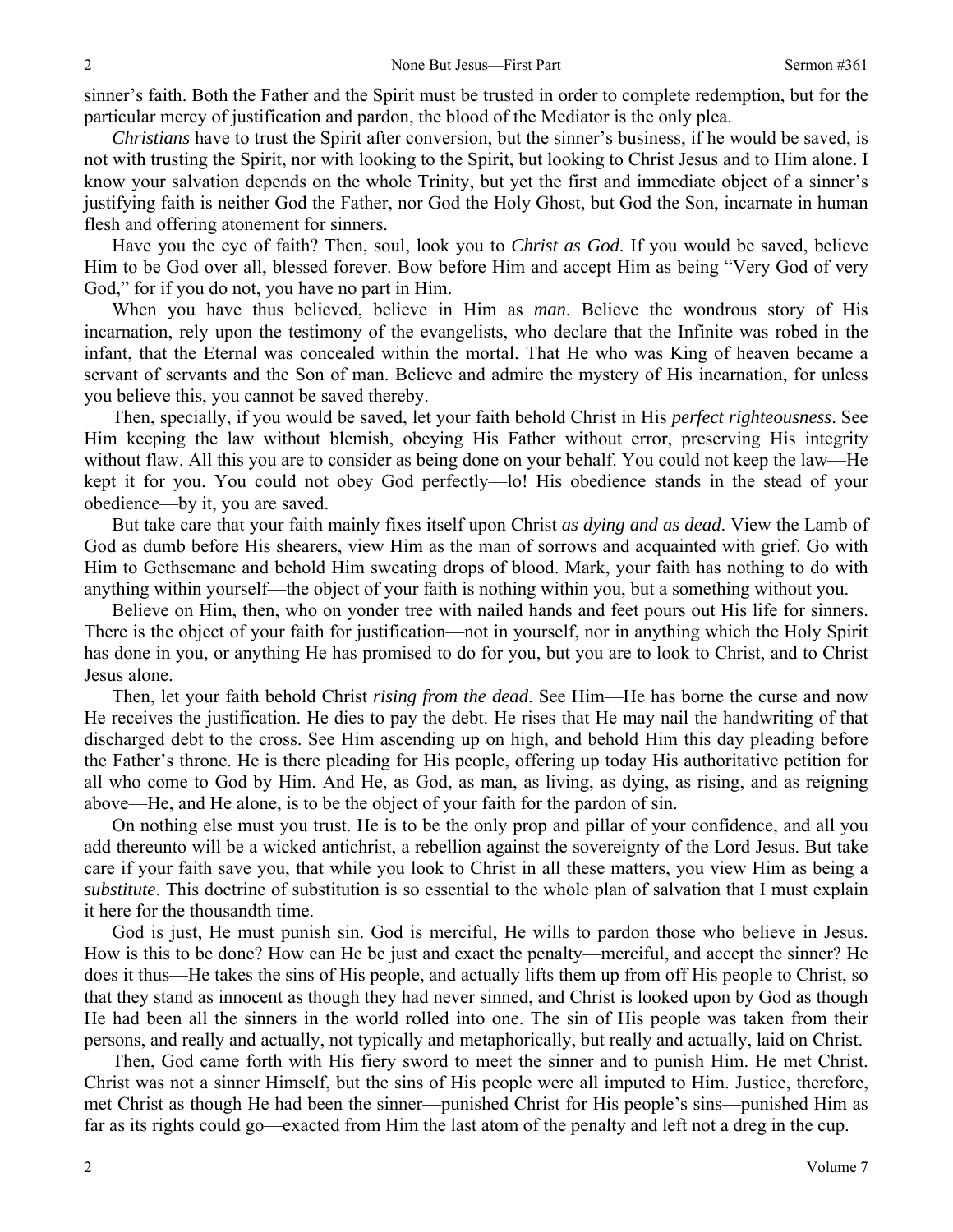And now, he who can see Christ as being his substitute, and puts his trust in Him, is thereby delivered from the curse of the law. Soul, when you see Christ obeying the law—your faith is to say, "He obeys that for His people." When you see Him dying, you are to count the purple drops, and say, "Thus He took my sins away."

When you see Him rising from the dead, you are to say, "He rises as the head and representative of all His elect." And when you see Him sitting at the right hand of God, you are to view Him there as the pledge that all for whom He died shall sit at the Father's right hand.

Learn to look on Christ as being in God's sight as though He were the sinner. "In him was no sin." He was "*the just*," but He suffered for the unjust. He was the righteous, but He stood in the place of the unrighteous. And all that the unrighteous ought to have endured, Christ has endured once for all, and put away their sins forever by the sacrifice of Himself.

Now this is the great object of faith. I pray you, do not make any mistake about this, for a mistake here will be dangerous, if not fatal. View Christ, by your faith, as being in His life, and death, and sufferings, and resurrection, the substitute for all whom His Father gave Him—the vicarious sacrifice for the sins of all those who will trust Him with their souls. Christ, then, thus set forth, is the object of justifying faith.

Now let me further remark that there are some of you, no doubt, saying, "Oh, I should believe, and I should be saved if"—if what? If Christ had died? "Oh no, sir, my doubt is nothing about Christ." I thought so. Then what is the doubt? "Why, I should believe *if I felt this, or if I had done that*." Just so, but I tell you, you could not believe in Jesus if you felt that, or if you had done that, for then you would believe in yourself and not in Christ. That is the English of it.

If you were so-and-so, or so-and-so, then you could have confidence. Confidence in what? Why, confidence in your feelings, and confidence in your doings, and that is just the clear contrary of confidence in Christ? Faith is not to infer from something good within me that I shall be saved, but to say in the teeth, and despite the fact that I am guilty in the sight of God and deserve His wrath, yet I do, nevertheless, believe that the blood of Jesus Christ His Son cleanses me from all sin. And though my present consciousness condemns me, yet my faith overpowers my consciousness, and I do believe that, "He is able to save to the uttermost them that come unto God by him."

To come to Christ as a saint is very easy work. To trust a doctor to cure you when you believe you are getting better, is very easy. But to trust your physician when you feel as if the sentence of death were in your body, to bear up when the disease is rising into the very skin, and when the ulcer is gathering its venom—to believe even then in the efficacy of the medicine—that is faith.

And so, when sin gets the mastery of you, when you feel that the law condemns you, then, even then, as a sinner, to trust Christ, this is the most daring feat in all the world. And the faith which shook down the walls of Jericho, the faith which raised the dead, the faith which stopped the mouths of lions, was not greater than that of a poor sinner, when in the teeth of all his sins he dares to trust the blood and righteousness of Jesus Christ.

Do this, soul, then you are saved, whosoever you may be. The object of faith, then, is Christ as the substitute for sinners. God in Christ, but not God apart from Christ, nor any work of the Spirit, but the work of Jesus only must be viewed by you as the foundation of your hope.

**II.** And now, secondly, THE REASON OF FAITH, or why does any man believe, and whence does his faith come?

"Faith cometh by *hearing*." Granted, but do not all men hear, and do not many still remain unbelieving? How, then, does any man come by his faith? To his own experience his faith comes as the result of *a sense of need*. He feels himself needing a Savior. He finds Christ to be just such a Savior as he wants, and therefore because he cannot help himself, he believes in Jesus. Having nothing of his own, he feels he must take Christ or else perish, and therefore he does it because he cannot help doing it.

He is fairly driven up into a corner, and there is but this one way of escape, namely, by the righteousness of another. For he feels he cannot escape by any good deeds or sufferings of his own, and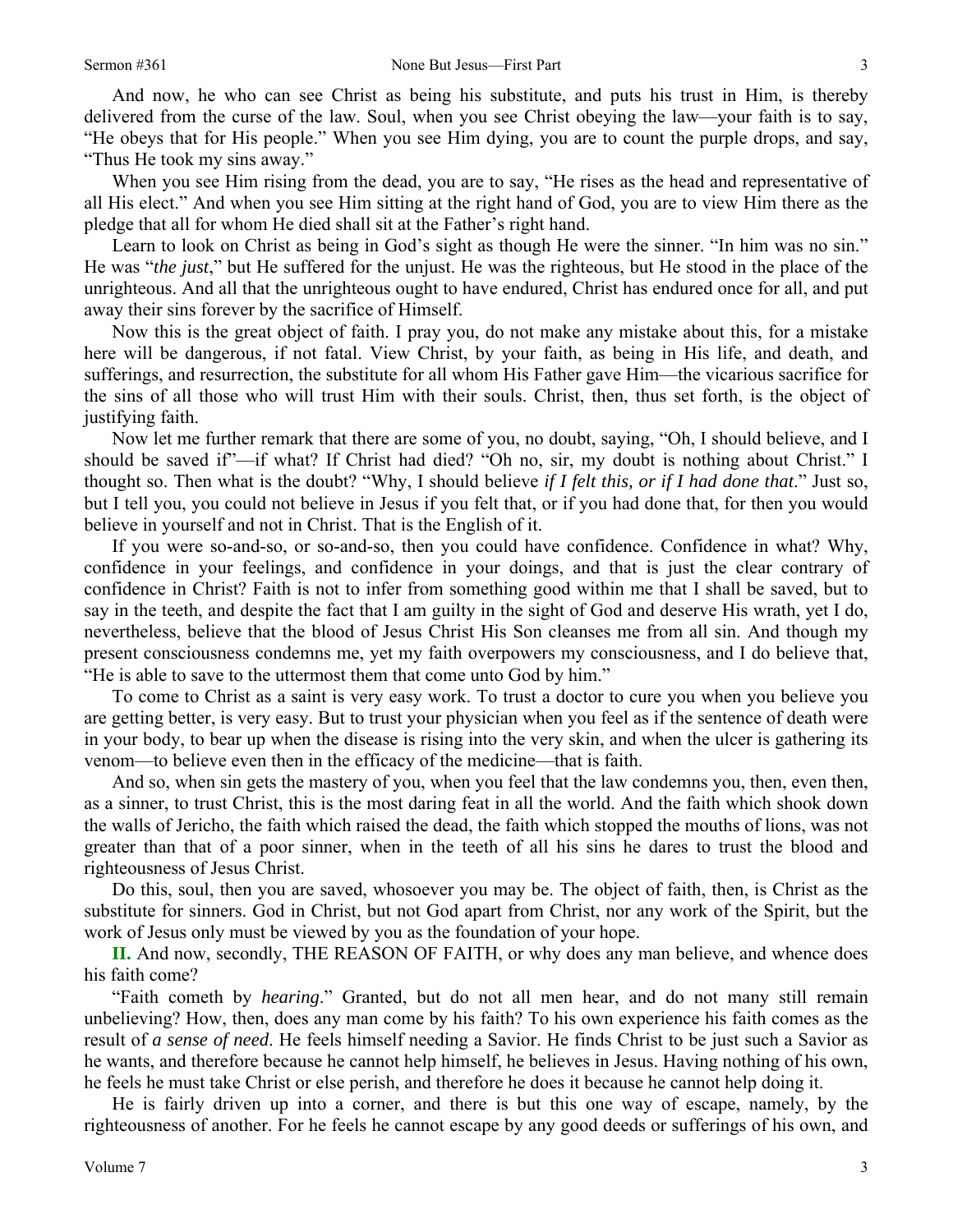he comes to Christ and humbles himself, because he cannot do without Christ and must perish unless he lay hold of Him.

But to carry the question further back, where does that man get his sense of need? How is it that *he*, rather than others, feels his need of Christ? It is certain he has no more necessity for Christ than other men. How does he come to know, then, that he is lost and ruined? How is it that he is driven by the sense of ruin to take hold on Christ the restorer? The reply is, this is *the gift of God*, this is the work of the Spirit.

No man comes to Christ except the Spirit draws him, and the Spirit draws men to Christ by shutting them up under the law to a conviction that if they do not come to Christ they must perish. Then by sheer stress of weather, they tack about and run into this heavenly port. Salvation by Christ is so disagreeable to our carnal mind, so inconsistent with our love of human merit, that we would never take Christ to be our all in all, if the Spirit did not convince us that we were nothing at all, and did not so compel us to lay hold on Christ.

But then, the question goes further back still. How is it that the Spirit of God teaches some men their need and not other men? Why is it that some of you were driven by your sense of need to Christ, while others go on in their self-righteousness and perish? There is no answer to be given but this, "Even so, Father, for so it seemed good in thy sight."

It comes to divine sovereignty at the last. The Lord has "hidden those things from the wise and prudent, and hath revealed them unto babes." According to the way in which Christ put it, "My sheep hear my voice." "Ye believe not because ye are not of my sheep, as I said unto you."

Some divines would like to read that, "Ye are not my sheep, because ye do not believe." As if believing made us the sheep of Christ, but the text puts it, "Ye believe not, because ye are not of my sheep." "All that the Father giveth me shall come to me." If they come not, it is a clear proof that they were never given, for those who were given of old eternity to Christ, chosen of God the Father, and then redeemed by God the Son—these are led by the Spirit, through a sense of need to come and lay hold on Christ.

No man yet ever did, or ever will believe in Christ, unless he feels his need of Him. No man ever did, or will feel his need of Christ, unless the Spirit makes him feel, and the Spirit will make no man feel his need of Jesus savingly, unless it be so written in that eternal book, in which God has surely engraved the names of His chosen. So then, I think I am not to be misunderstood on this point, that the reason of faith, or why men believe, is God's electing love working through the Spirit by a sense of need, and so bringing them to Christ Jesus.

**III.** But now I shall want your careful attention, while I come to another point upon, which you, perhaps, will think I contradict myself, and that is THE GROUND OF THE SINNER'S FAITH, or on what ground does he dare to believe on the Lord Jesus Christ?

My dear friends, I have already said that no man will believe in Jesus unless he feels his need of Him. But you have often heard me say, and I repeat it again, that I do not come to Christ pleading that I feel my need of Him. My reason for believing in Christ, is not that I *feel* my need of Him, but that I *have* a need of Him.

The ground on which a man comes to Jesus is not as a sensible sinner, but as a sinner, and nothing but a sinner. He will not come unless he is awakened, but when he comes, he does not say, "Lord, I come to you because I am an awakened sinner, save me." But he says, "Lord, I am a sinner, save me." Not his awakening, but his sinnership*,* is the method and plan upon which he dares to come.

You will, perhaps, perceive what I mean, for I cannot exactly explain myself just now. If I refer to the preaching of a great many Calvinistic divines, they say to a sinner, "Now, *if you feel* your need of Christ, *if* you have repented so much, *if* you have been harrowed by the law to such and such a degree, then you may come to Christ on the ground that you are an awakened sinner." I say that is false.

No man may come to Christ on the ground of his being an awakened sinner. He must come to Him *as a sinner*. When I come to Jesus, I know I am not come unless I am awakened, but still, I do not come

4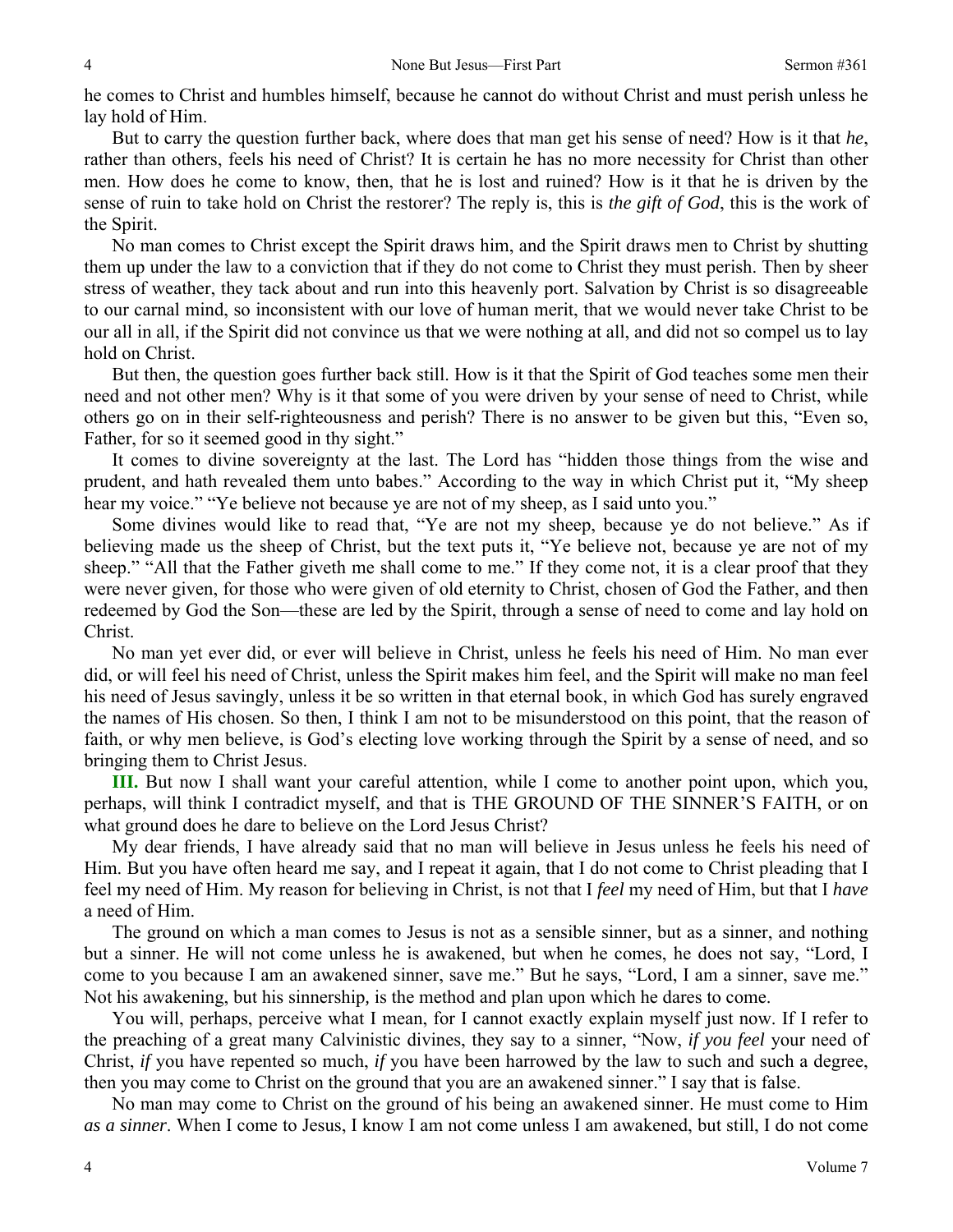*as* an awakened sinner. I do not stand at the foot of His cross to be washed because I have repented. I bring nothing when I come but sin. A sense of need is a good feeling, but when I stand at the foot of the cross, I do not believe in Christ because I have got good feelings, but I believe in Him whether I have good feelings or not.

> *"Just as I am, without one plea, But that Thy blood was shed for me, And that Thou bidst me come to Thee, O Lamb of God I come."*

Mr. Roger, Mr. Sheppard, Mr. Flavell, and several excellent divines in the Puritanic age, and especially Richard Baxter, used to give descriptions of what a man must feel before he may dare to come to Christ.

Now, I say in the language of good Mr. Fenner, another of those divines, who said he was but a babe in grace when compared with them, "I dare to say it, that all this is not Scriptural. Sinners do feel these things before they come, but they do not come on the ground of having felt it. They come on the ground of being sinners, and on no other ground whatever."

The gate of mercy is opened and over the door it is written, "This is a faithful saying, and worthy of all acceptation, that Christ Jesus came into the world to save *sinners*." Between that word "save" and the next word "sinners," there is no adjective. It does not say, "penitent sinners," "awakened sinners," "sensible sinners," "grieving sinners," or "alarmed sinners."

No, it only says, "sinners," and I know this, that when I come, I come to Christ today, for I feel it is as much a necessity of my life to come to the cross of Christ today as it was to come ten years ago when I come to Him I dare not come as a conscious sinner or an awakened sinner, but I have to come still as a sinner with nothing in my hands.

I saw an aged man this week in the vestry of a chapel in Yorkshire. I had been saying something to this effect. The old man had been a Christian for years, and he said, "I never saw it put exactly so, but still I know that is just the way I come. I say, 'Lord,

> *"Nothing in my hands I bring, Simply to Thy cross I cling; Naked, look to Thee for dress, Helpless, come to Thee for grace; Black' —*

("Black enough," said the old man)

*'I to the fountain fly, Wash me, Saviour, or I die."""* 

Faith is getting right out of yourself and getting into Christ. I know that many hundreds of poor souls have been troubled because the minister has said, "If you feel your need, you may come to Christ." "But" say they, "I do not feel my need enough. I am sure I do not." Many a score of letters have I received from poor troubled consciences who have said, "I would venture to believe in Christ to save me if I had a tender conscience, if I had a soft heart—but oh, my heart is like a rock of ice which will not melt. I cannot feel as I would like to feel, and therefore I must not believe in Jesus."

Oh! down with it, down with it! It is a wicked anti-Christ, it is flat Popery! It is not your soft heart that entitles you to believe. You are to believe in Christ to renew your hard heart and come to Him with nothing about you but sin.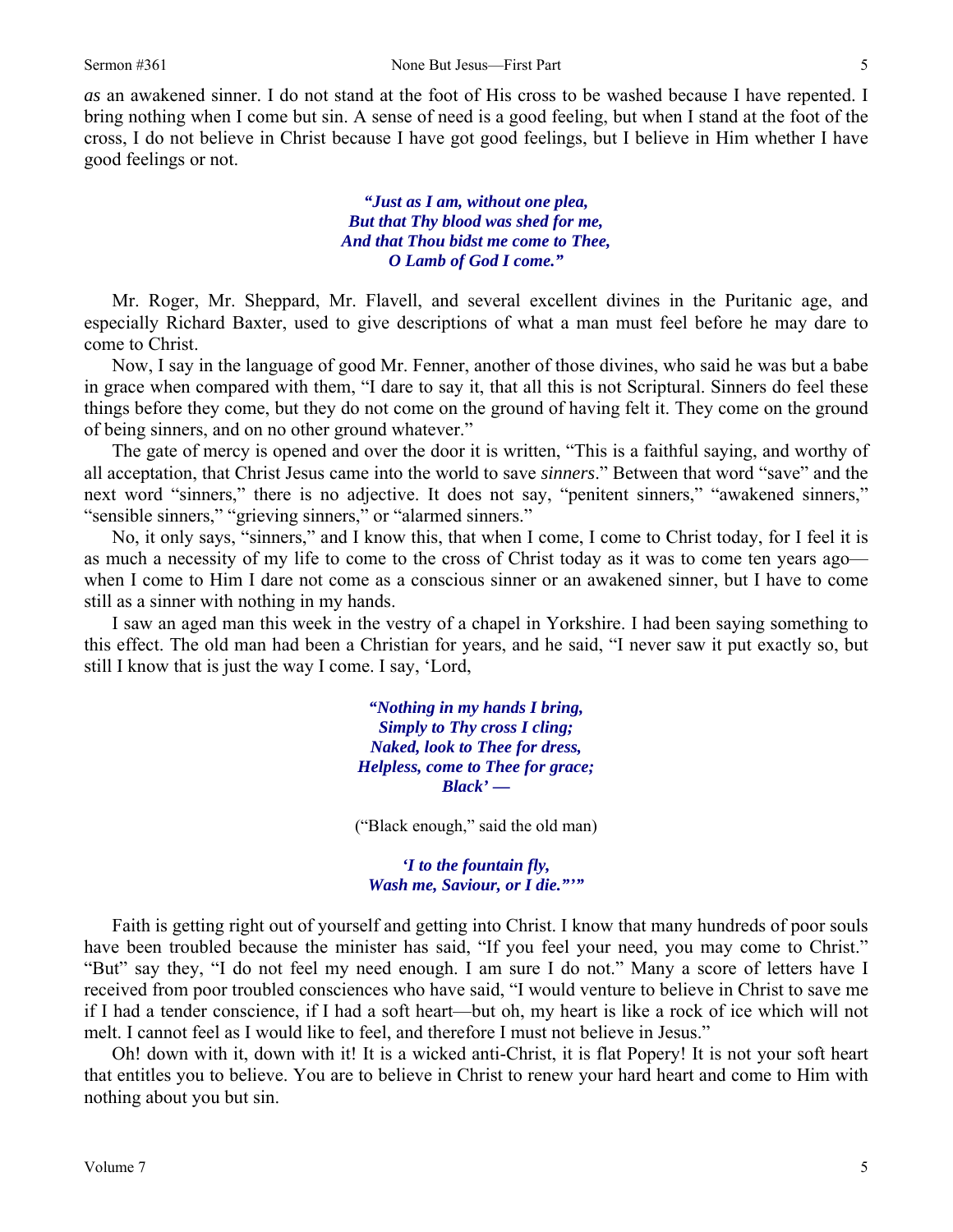The ground on which a sinner comes to Christ is that he is black. That he is dead, and not that he knows he is dead. That he is lost, and not that he knows he is lost. I know he will not come unless he does know it, but that is not the ground on which he comes. It is the secret reason why, but it is not the public positive ground which he understands.

Here was I, year after year, afraid to come to Christ because I thought I did not feel enough, and I used to read that hymn of Cowper's about being insensible as steel—

#### *"If aught is felt 'tis only pain To find I cannot feel."*

When I believed in Christ, I thought I did not feel at all. *Now* when I look back, I find that I had been feeling all the while most acutely and intensely, and most of all because I thought I did not feel. Generally the people who repent the most, think they are impenitent, and people feel most their need when they think they do not feel at all, for we are no judge of our feelings, and hence the Gospel invitation is not put upon the ground of anything of which we can be a judge. It is put on the ground of our being sinners and nothing but sinners.

"Well," says one, "but it says, 'Come unto me all ye that are weary and heavy-laden, and I will give you rest'—then we must be weary and heavy-laden." Just so. So it is in that text, but then there is another. "Whosoever will let him come." And that does not say anything about "weary and heavyladen." Besides, while the invitation is given to the weary and heavy-laden, you will perceive that the promise is not made to them *as* weary and heavy-laden, but it is made to them *as coming* to Christ.

They did not know that they were weary and heavy-laden when they came. They thought they were not. They really were, but part of their weariness was that they could not be as weary as they would like to be, and part of their load was that they did not feel their load enough. They came to Christ just as they were, and He saved them, not because there was any merit in their weariness, or any efficacy in their being heavy-laden, but He saved them as sinners, and nothing but sinners, and so they were washed in His blood and made clean. My dear hearer, do let me put this truth home to you. If you will come to Christ this morning, as nothing but a sinner, He will not cast you out.

Old Tobias Crisp says in one of his sermons upon this very point, "I dare to say it, but if you do come to Christ, whosoever you may be, if He does not receive you, then He is not true to His word, for He says, 'Him that cometh to me, I will in no wise cast out.'"

If you come, never mind qualification or preparation. He needs no qualification of duties or of feelings either. You are to come just as you are, and if you are the biggest sinner out of hell, you are as fit to come to Christ as if you were the most moral and most excellent of men. There is a bath—who is fit to be washed? A man's blackness is no reason why he should not be washed, but the clearer reason why he should be."

When our City magistrates were giving relief to the poor, nobody said, "I am so poor, therefore I am not fit to have relief." Your poverty is your preparation, the black is the white here. Strange contradiction! The only thing you can bring to Christ is your sin and your wickedness. All He asks is that you will come empty. If you have anything of your own, you must leave all before you come. If there be anything good in you, you cannot trust Christ, you must come with nothing in your hand.

Take Him as all in all, and that is the only ground upon which a poor soul can be saved—as a sinner and nothing but a sinner.

**IV.** But not to stay longer, my fourth point has to do with THE WARRANT OF FAITH, or why a man dares to trust in Christ.

Is it not imprudent for any man to trust Christ to save him and especially when he has no good thing whatever? Is it not an arrogant presumption for any man to trust Christ? No, sirs, it is not. It is a grand and noble work of God the Holy Spirit for a man to give the lie to all his sins, and still to believe and set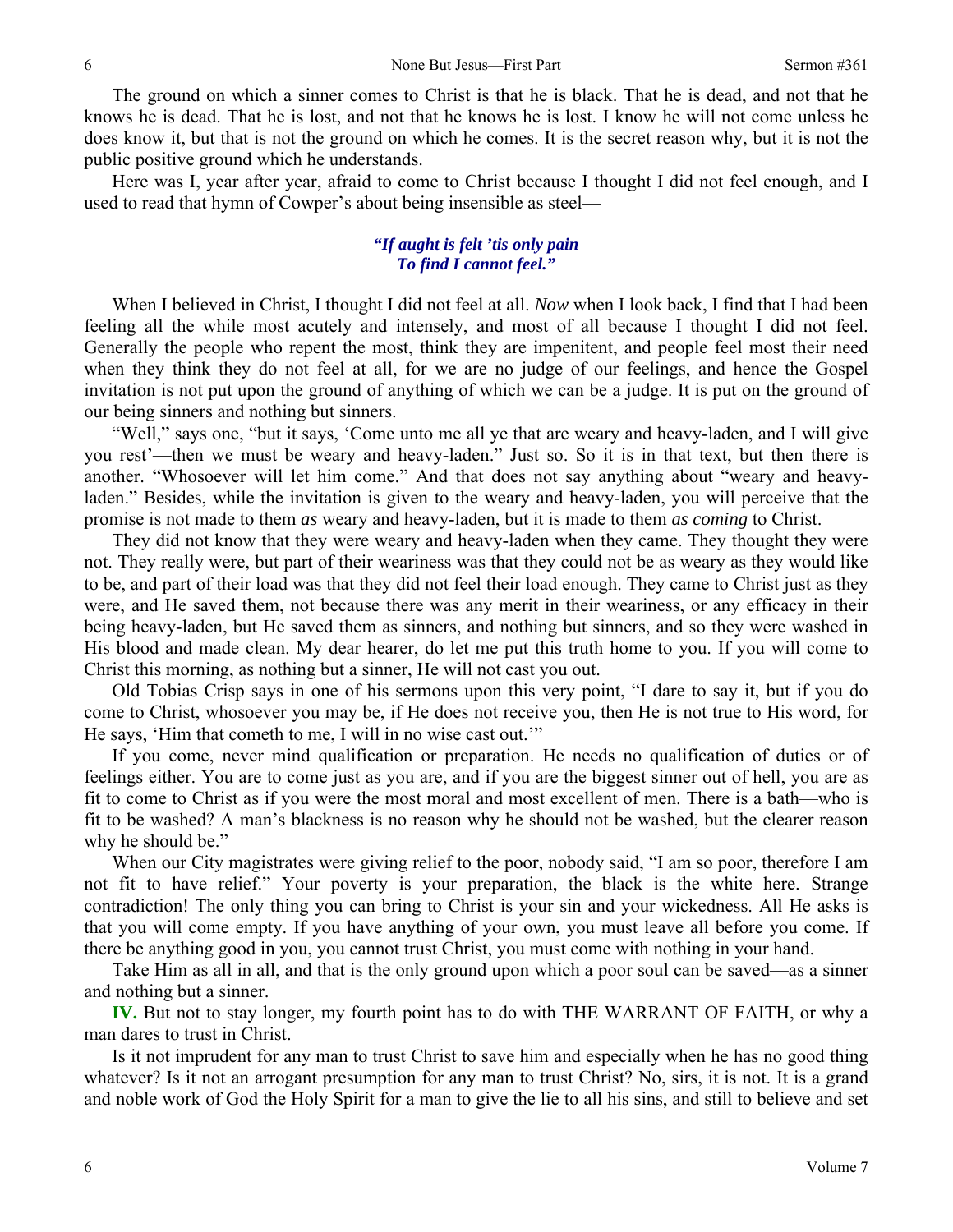to his seal that God is true, and believe in this virtue of the blood of Jesus. But why does any man dare to believe in Christ, I will ask you now.

"Well," says one man, "I summoned faith to believe in Christ because I did feel there was a work of the Spirit in me." You do not believe in Christ at all. "Well," says another, "I thought that I had a right to believe in Christ, because I felt somewhat." You had not any right to believe in Christ at all on such a warrant as that.

What is a man's warrant then for believing in Christ? Here it is. Christ tells him to do it, that is his warrant. Christ's word is the warrant of the sinner for believing in Christ—not what he feels nor what he is, nor what he is not, but that Christ has told him to do it.

The Gospel runs thus, "Believe on the Lord Jesus Christ, and thou shalt be saved. He that believeth not shall be damned." Faith in Christ then is a commanded duty as well as a blessed privilege, and what a mercy it is that it is a duty, because there never can be any question but that a man has a right to do his duty.

Now, on the ground that God commands me to believe, I have a right to believe, be I who I may. The Gospel is sent to every creature. Well, I belong to that tribe. I am one of the every creatures, and that Gospel commands me to believe and I do it. I cannot have done wrong in doing it for I was commanded to do so. I cannot be wrong in obeying a command of God.

Now it is a command of God given to every creature that he should believe on Jesus Christ whom God has sent. This is your warrant, sinner, and a blessed warrant it is, for it is one which hell cannot gainsay and which heaven cannot withdraw. You need not be looking within to look for the misty warrants of your experience, you need not be looking to your works, and to your feelings to get some dull and insufficient warrants for your confidence in Christ. You may believe Christ because He tells you to do so. That is a sure ground to stand on and one which admits of no doubt.

I will suppose that we are all starving, that the city has been besieged and shut up, and there has been a long, long famine, and we are ready to die of hunger. There comes out an invitation to us to repair at once to the palace of some great one there to eat and drink, but we have grown foolish and will not accept the invitation.

Suppose now that some hideous madness has got hold of us, and we prefer to die and had rather starve than come. Suppose the king's herald should say, "Come and feast, poor hungry souls, and because I know you are unwilling to come, I add this threat, if you come not, my warriors shall be upon you. They shall make you feel the sharpness of their swords."

I think, my dear friends, we should say, "We bless the great man for that threatening, because now we need not say, 'I may not come,' while the fact is we may not stay away. Now I need not say I am not fit to come for I am commanded to come, and I am threatened if I do not come—and I will even go."

That awful sentence, "He that believeth not shall be damned" was added not out of anger, but because the Lord knew our silly madness, and that we should refuse our own mercies unless He thundered at us to make us come to the feast, "Compel them to come in." This was the Word of the Master of old, and that text is part of the carrying out of that exhortation, "Compel them to come in."

Sinner, you cannot be lost by trusting Christ, but you will be lost if you do not trust Him, ay, and lost for not trusting Him. I put it boldly now—sinner, not only may you come, but oh! I pray you, do not defy the wrath of God by refusing to come. The gate of mercy stands wide open, why will you not come? Why will you not? Why so proud? Why will you still refuse His voice, and perish in your sins?

Mark, if you perish, any one of you, your blood lies not at God's door, nor Christ's door, but at your own. He can say of you, "Ye will not come unto me that ye might have life." Oh! poor trembler, if you be willing to come, there is nothing in God's Word to keep you from coming, but there are both threatenings to drive you and powers to draw you.

Still I hear you say, "I must not trust Christ." You *may*, I say, for every creature under heaven is commanded to do it, and what you are commanded to do, you may do. "Ah! well," says one, "still I do not feel that I may." There you are again. You say you will not do what God tells you, because of some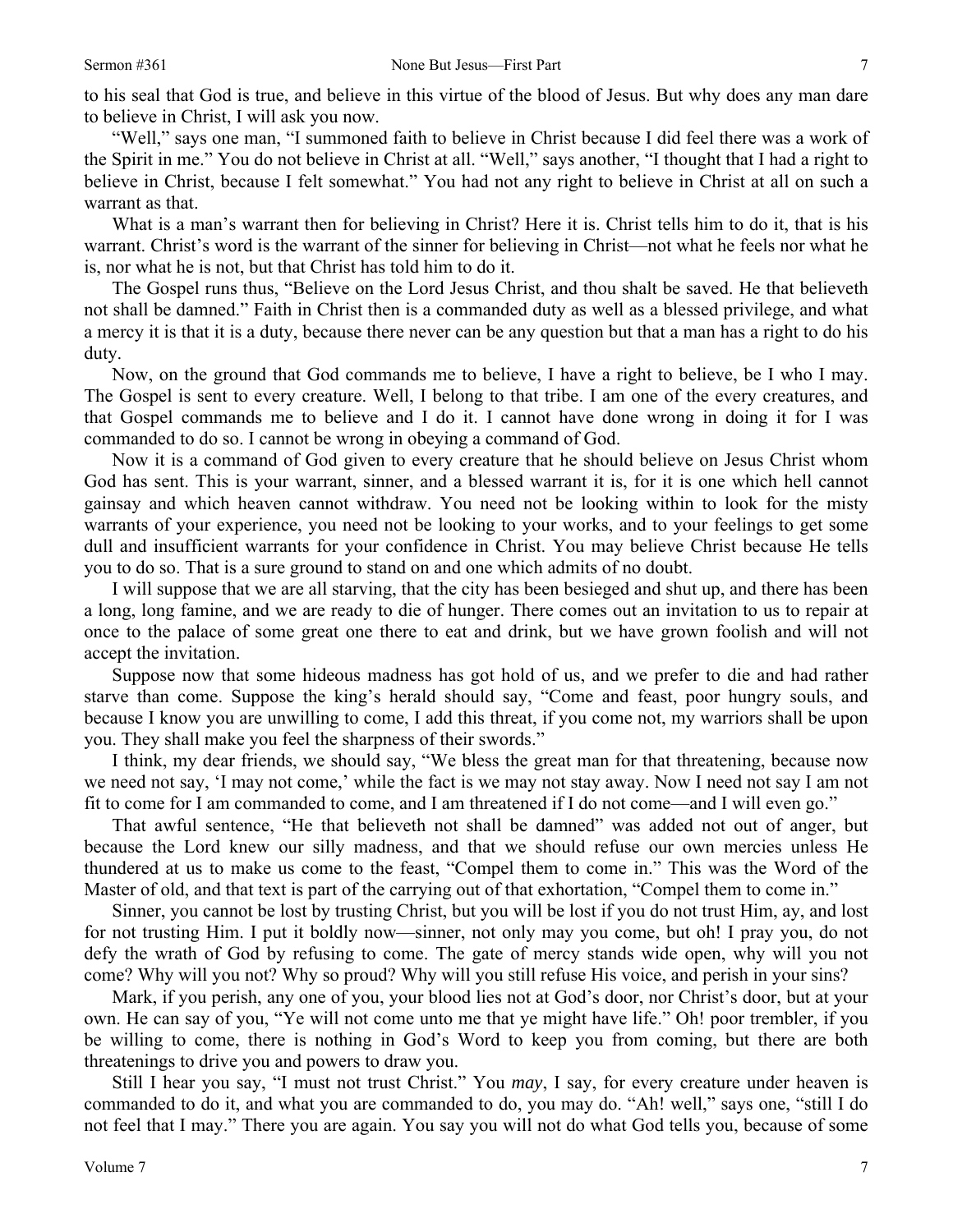stupid feelings of your own. You are not told to trust Christ because you feel anything, but simply because you are a sinner.

Now, you know you are a sinner. "I am," says one, "and that is my sorrow." Why your sorrow? That is some sign that you do feel. "Ay," says one, "but I do not feel enough, and that is why I sorrow. I do not feel as I should." Well, suppose you do feel, or suppose you do not, you are a sinner, and "This is a faithful saying, and worthy of all acceptation, that Christ Jesus came into the world to save sinners."

"Oh, but I am such an old sinner, I have been sixty years in sin." Where is it written that after sixty you cannot be saved? Sir, Christ could save you at a hundred—ay, if you were a Methuselah in guilt. "The blood of Jesus Christ his Son cleanseth us from all sin." "Whosoever will let him come." "He is able to save to the uttermost them that come unto God by him."

"Yes," says one, "but I have been a drunkard, a swearer, or lascivious, or profane." Then, you are a sinner, you have not gone further than the uttermost and He is able to save you still. "Ay," says another, "but you do not know how my guilt has been aggravated." That only proves you to be a sinner, and that you are commanded to trust Christ and be saved. "Ay," cries yet another, "but you do not know how often I have rejected Christ." Yes, but that only makes you the more a sinner. "You do not know how hard my heart is." Just so, but that only proves you to be a sinner, and still proves you to be one whom Christ came to save.

"Oh, but sir, I have not any good thing. If I had, you know, I should have something to encourage me." The fact of your not having any good thing just proves to me that you are the man I am sent to preach to. Christ came to save that which was lost, and all you have said only proves that you are lost, and therefore He came to save you. Do trust Him. Do trust Him.

"But if I am saved," says one, "I shall be the biggest sinner that ever was saved." Then the greater music in heaven when you get there, the more glory to Christ, for the bigger the sinner, the more honor for Christ when at last he shall be brought home. "Ay, but my sin has abounded." His grace shall much more abound. "But my sin has reached even to heaven." Yes, but His mercy reaches above the heavens.

"Oh! but my guilt is as broad as the world." Yes, but His righteousness is broader than a thousand worlds. "Ay, but my sin is scarlet." Yes, but His blood is more scarlet than your sins, and can wash the scarlet out by a richer scarlet. "Ay! but I deserve to be lost, and death and hell cry for my damnation." Yes, and so they may, but the blood of Jesus Christ can cry louder than either death or hell. And it cries today, "Father, let the sinner live."

Oh! I wish I could get this thought out of my own mouth and get it into your heads, that when God saves you, it is not because of anything in you, it is because of something in Himself. God's love has no reason except in His own bowels. God's reason for pardoning a sinner is found in His own heart and not in the sinner. And there is as much reason in you why you should be saved as why another should be saved, namely, no reason at all. There is no reason in you why He should have mercy on you, but there is no reason wanted, for the reason lies in God and in God alone.

**V.** And now, I come to the conclusion, and I trust you will have patience with me, for my last point is a very glorious one, and full of joy to those souls who as sinners dare to believe in Christ—THE RESULT OF FAITH, or how it speeds when it comes to Christ.

The text says, "He that believeth is not condemned." There is a man there who has just this moment believed, he is not condemned. But he has been fifty years in sin, and has plunged into all manner of vice. His sins, which are many, are all forgiven him. He stands in the sight of God now as innocent as though he had never sinned. Such is the power of Jesus' blood, that "He that believeth is not condemned."

Does this relate to what is to happen at the day of judgment? I pray you look at the text, and you will find it does not say, "He that believeth *shall* not be condemned," but he *is* not—he is not now*.* And if he is not now, then it follows that he never shall be. For having believed in Christ, that promise still stands, "He that believeth is not condemned." I believe today I am not condemned. In fifty years' time, that promise will be just the same, "He that believeth is not condemned."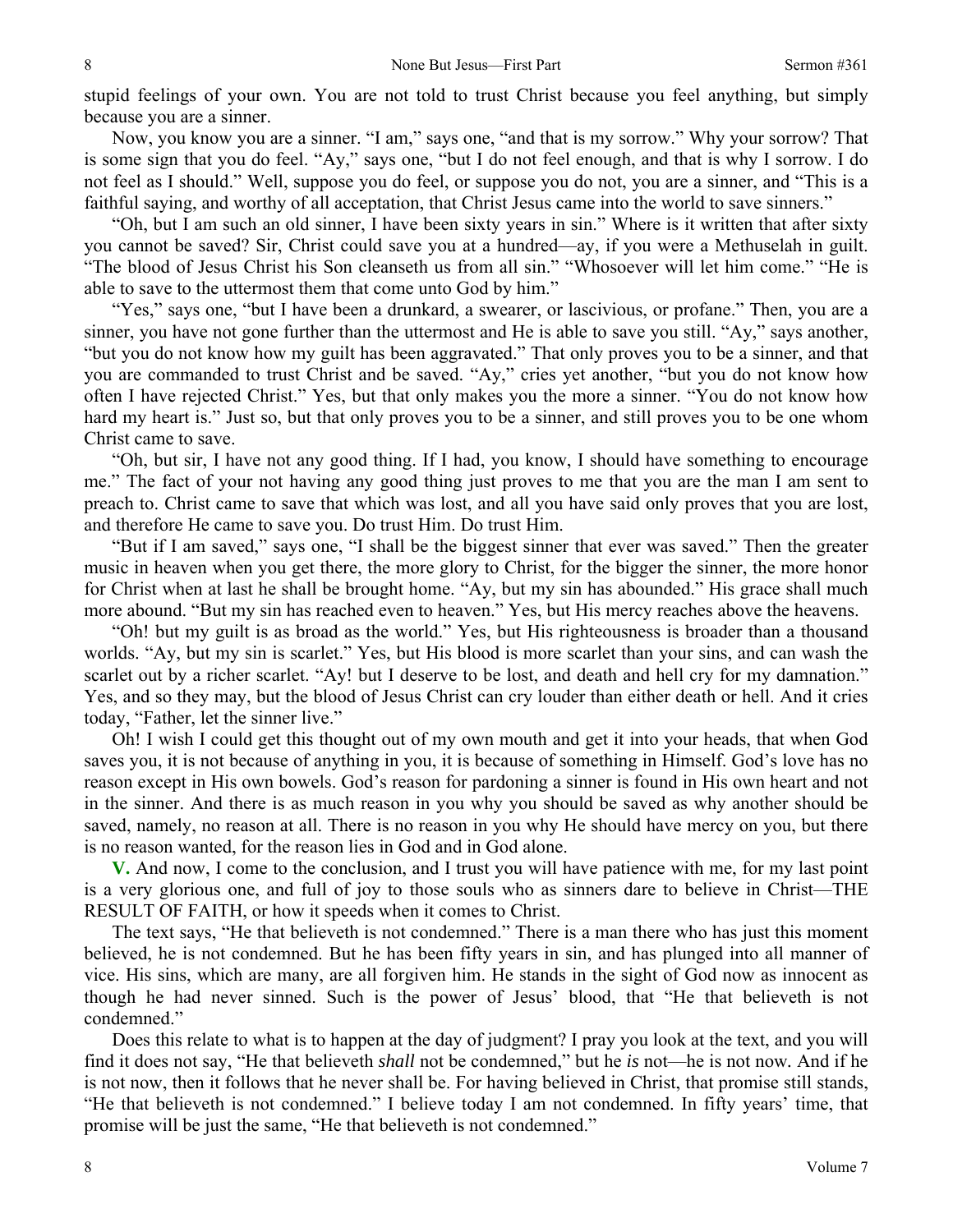So that the moment a man puts his trust in Christ, he is freed from all condemnation—past, present, and to come, and from that day he stands in God's sight as though he were without spot or wrinkle, or any such thing. "But he sins," you say. He does indeed, but his sins are not laid to his charge. They were laid to the charge of Christ of old, and God shall never charge the offense on two—first on Christ and then on the sinner.

"Ay, but he often falls into sin." That may be possible, though if the Spirit of God be in him, he sins not as he was wont to do. He sins by reason of infirmity, not by reason of his love to sin, for now he hates it. But mark, you shall put it in your own way if you will, and I will answer, "Yes, but though he sin, yet is he no more guilty in the sight of God, for all his guilt has been taken from him and put on Christ—positively, literally, and actually lifted off from him and put upon Jesus Christ."

Do you see the Jewish host? There is a scapegoat brought out. The high priest confesses the sin of the people over the scapegoat's head. The sin is all gone from the people and laid upon the scapegoat. Away goes the scapegoat into the wilderness. Is there any sin left on the people? If there be, then the scapegoat has not carried it away. Because it cannot be *here* and *there* too. It cannot be carried away and left behind too.

"No," say you, "Scripture says the scapegoat carried away the sin. There was none left on the people when the scapegoat had taken away the sin." And so, when by faith we put our hand upon the head of Christ, does Christ take away our sin, or does He not? If He does not, then it is of no use our believing in Him. But if He does really take away our sin, then our sin cannot be on Him and on us too. If it be on Christ, we are free, clear, accepted, justified, and this is the true doctrine of justification by faith.

As soon as a man believes in Christ Jesus, his sins are gone from him, and gone away forever. They are blotted out now. What if a man owe a hundred pounds, yet if he has got a receipt for it, he is free. It is blotted out, there is an erasure made in the book, and the debt is gone. Though the man commit sin, yet the debt having been paid before even the debt was acquired, he is no more a debtor to the law of God.

Does not Scripture say that God has cast His people's sins into the depths of the sea? Now, if they are in the depths of the sea, they cannot be on His people too. Blessed be His name, in the day when He casts our sins into the depth of the sea, He views us as pure in His sight, and we stand accepted in the Beloved.

Then He says, "As far as the east is from the west, so far hath he removed our transgressions from us." They cannot be removed and be here still. Then if you believe in Christ, you are no more in the sight of God a sinner. You are accepted as though you were perfect, as though you had kept the law for Christ has kept it and His righteousness is yours. You have broken it, but your sin is His, and He has been punished for it.

Mistake not yourselves any longer, you are no more what you were. When you believe, you stand in Christ's stead, even as Christ of old stood in your stead. The transformation is complete, the exchange is positive and eternal. They who believe in Jesus are as much accepted of God the Father as even His Eternal Son is accepted. And they that believe not, let them do what they will, they shall but go about to work out their own righteousness, but they abide under the law, and still shall they be under the curse.

Now, you that believe in Jesus, walk up and down the earth in the glory of this great truth. You are sinners in yourselves, but you are washed in the blood of Christ. David says, "Wash me, and I shall be whiter than snow." You have lately seen the snow come down—how clear! How white! What could be whiter!

Why, the Christian is whiter than that. You say, "He is black." I know he is as black as anyone—as black as hell—but the blood-drop falls on him, and he is as white—"whiter than snow." The next time you see the snow-white crystals falling from heaven, look on them and say, "Ah! though I must confess within myself that I am unworthy and unclean, yet, believing in Christ, He has given me His righteousness so completely, that I am even whiter than the snow as it descends from the treasury of God."